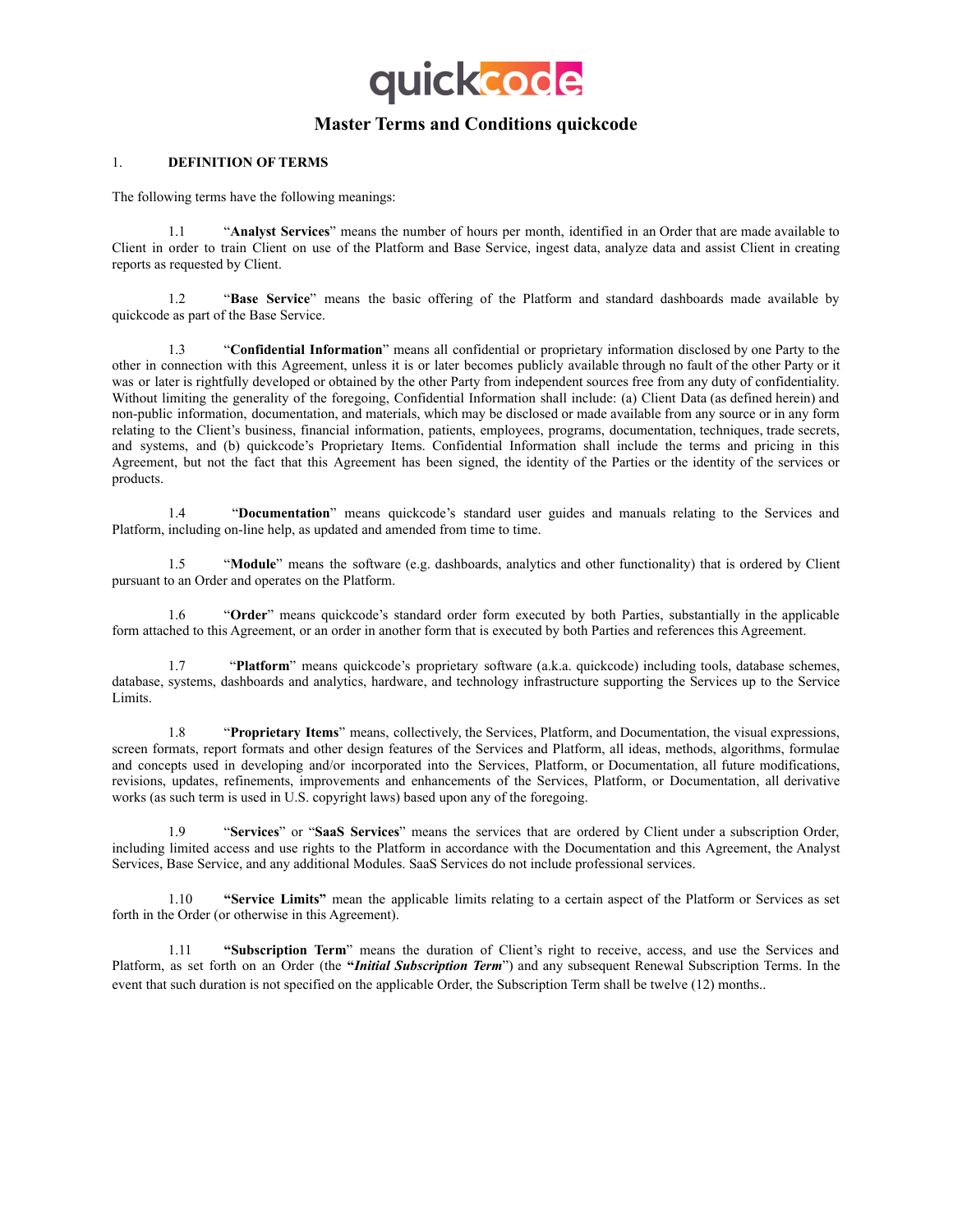

## 2. **SUBSCRIPTION RIGHTS AND OBLIGATIONS**

**2.1 Subscription Rights; quickcode Obligations**. Subject to the terms and conditions of this Agreement, quickcode shall make available to Client on a non-exclusive and non-transferable basis during the Subscription Term the Services in accordance with the Documentation and applicable Order(s). In addition, quickcode will:

(a) host, operate, maintain, and support the Platform as necessary to make available the Services in accordance with the service levels set forth in the subscription agreement;

(b) specify to Client the procedures according to which Client may establish and obtain access to and use the features and functions of the Services and Platform, including, without limitation, providing any access codes, passwords, web-sites, connectivity standards or protocols, or any other relevant procedures; and

(c) from time-to-time in accordance with quickcode's generally applicable procedures, make available and implement upgrades, enhancements, and error corrections at no additional charge when such upgrades, enhancements and error corrections are generally made available to its other clients at no additional charge.

**2.2 Service Limits.** quickcode will not be obligated to provide the Platform or Service in excess of the applicable Service Limits. Once a given Service Limit is reached, quickcode will notify Client of that fact and provide the Client the opportunity to order additional capacity in order to increase the applicable Service Limit. Any increase in capacity will require a new Order. Once the Service Limit is exceeded, Client will no longer have the ability to use any data beyond the limit and may be unable to upload any new data or information to the Services.

**2.3 Authorized Access.** Unless otherwise specified in the applicable Order, (a) Services are purchased on a seat basis and such use and access of the Services is limited to the specified number of seats set forth in the Order, (b) additional subscriptions may be added during the Subscription Term at quickcode' then current standard fees by executing an additional Order, and (c) the added subscriptions shall terminate on the same date as the initial seat subscriptions. Any individuals that use or access the Services or Platform must access the Services and Platform through the specified means. Client may not use indirect access to access the Services or Platform.

**2.4 Client Responsibilities**. Client shall (a) be responsible for connecting to and using the Services and Platform made available to it in accordance with this Agreement, (b) be responsible for all users acts and omissions, (c) use commercially reasonable efforts to prevent unauthorized access to or use of the Services or Platform, and notify quickcode promptly of any such unauthorized access or use, (d) use the Services and Platform only in accordance with this Agreement, the Documentation and applicable laws and regulations, and (e) reasonably cooperate with quickcode as necessary for quickcode to perform its obligations. Client shall make available in a timely manner at no charge to quickcode all documentation, test data, or other information and resources required by quickcode for the performance of the Services. Client shall be responsible for, and assumes the risk of, any problems resulting from, the content, accuracy, completeness and consistency of all data, materials and information supplied by Client. Client shall reimburse quickcode for any additional efforts or costs it incurs as a result of Client's failure to perform its obligations.

**2.5 Restrictions.** Client shall not (and shall not permit any authorized user to: (a) make the Services or Platform available to any third party other than authorized users associated with Client, (b) resell, lease, distribute, transfer or otherwise make available the Services or Platform on a time-sharing or service bureau basis to a third party, (c) use the Services or Platform to store or transmit infringing, libelous, or otherwise unlawful or tortious material, or to store or transmit material in violation of third-party privacy rights, (d) use the Services or Platform to store or transmit malicious code, (e) use or access the Services or Platform in any way that threatens the integrity, performance, or availability of the Services or Platform or any data therein, (f) attempt to gain unauthorized access to the Services, Platform or the data stored or processed therein, other than authorized Client Data, if opted into by Client, (g) use any means to attempt to circumvent, or otherwise circumvent any Service Limits; (h) load, or permit the loading, of Client Data in violation of any applicable, law, rule or contract; or (i) decompile, disassemble, or reverse engineer the Services or Platform, in whole or in part. quickcode may restrict or prohibit access to Client if quickcode reasonably suspects Client is breaching its obligations under this Section.

### 3. **CLIENT DATA**

**3.1 Client Data**. Client acknowledges and understands that use of the Services or Platform will permit or require Client to provide certain Client Data to quickcode up to the amount set forth on an Order (the "*Data Limit*"). If no Data Limit is specified on an Order then the Data Limit shall be 1,000,000 paragraph-length text fields. If Client's actual data usage exceeds the Data Limit, Client will have been deemed to have reached its Service Limit and must execute an additional Order for additional data storage. quickcode shall not be required to accept any Client Data beyond the Service Limits.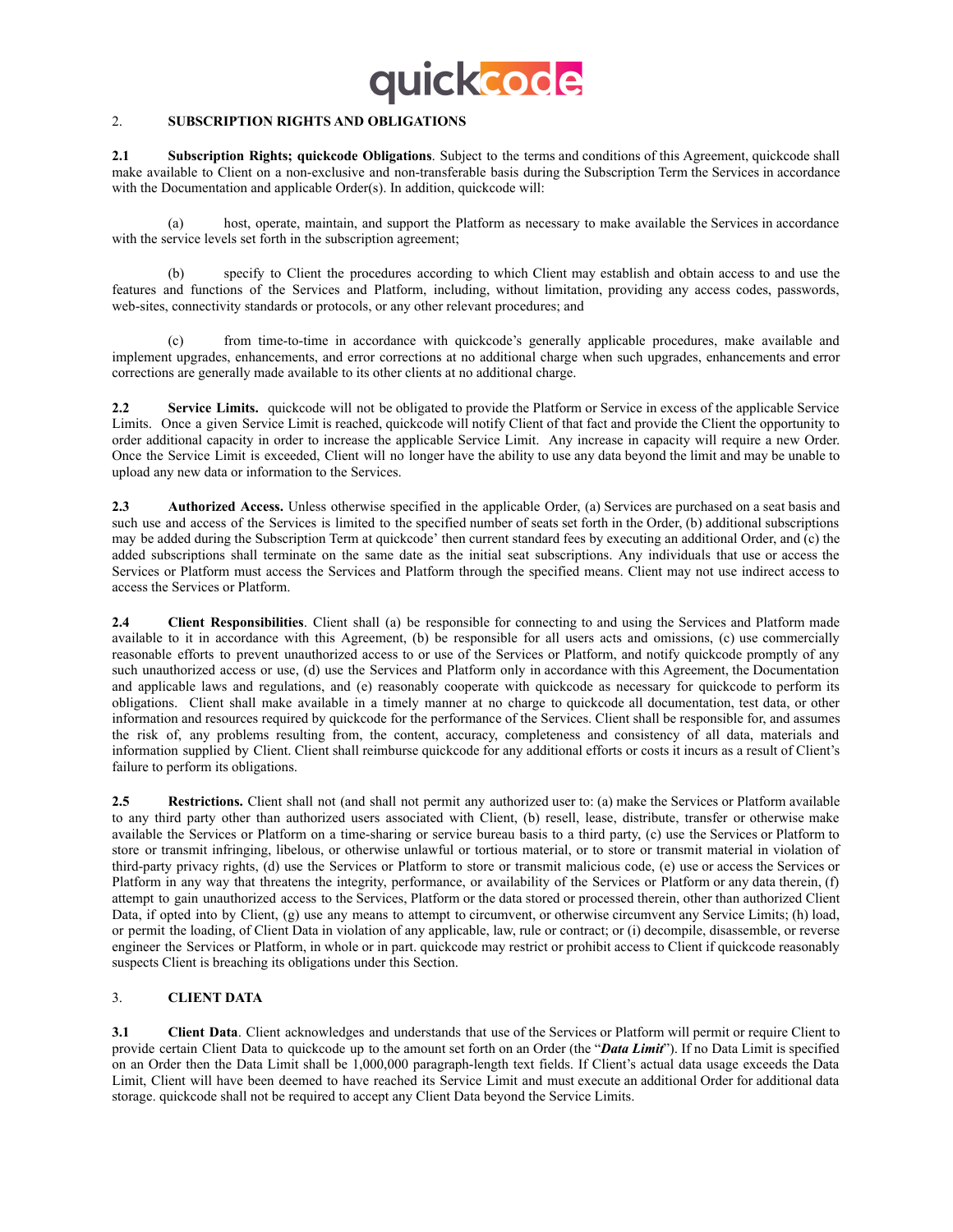

**3.2 Data Ownership**. All Client Data shall be considered proprietary to Client. quickcode will only use Client Data for performing the Services as authorized under this Agreement.

**3.3 End of Subscription Term.** Upon the termination or expiration of the Agreement, Client acknowledges and agrees that quickcode has no obligation to return to Client, or retain, any Client Data.

### **4. PAYMENTS**

**4.1 Fees and Expenses**. In consideration for the subscriptions granted to Client and the performance of quickcode's other obligations under this Agreement, Client shall pay to quickcode, without offset or deduction, the fees and expenses as determined under the Order and this Agreement. quickcode reserves the right to increase the fees each year, but must provide notification of such increases at least thirty (30) days in advance. Unless otherwise provided in an Order, all such fees shall be due and payable within thirty (30) calendar days after an invoice is issued by quickcode. Whenever any services are provided by quickcode at a Client location or any other location requested by Client other than one of quickcode's locations, Client shall reimburse quickcode for reasonable travel, lodging, meal and related expenses incurred by quickcode representatives in providing such services.

**4.2 Taxes**. The fees and other amounts payable by Client to quickcode do not include any taxes of any jurisdiction that may be assessed or imposed upon the Services, Platform, Documentation, or otherwise, including sales, use, excise, value added, personal property, export, import and withholding taxes, excluding only taxes based upon quickcode's net income. Client shall directly pay any such taxes assessed. Client shall promptly reimburse quickcode for any taxes payable or collectable by quickcode (other than taxes based upon quickcode's net income). If Client has provided quickcode with proof of its tax exempt status, then, in the event that Client's tax exempt status should become altered, Client shall be obligated to notify quickcode immediately of any such modification and Client shall become liable for all taxes as set forth above. In the event Client fails to notify quickcode of any such change, Client shall be liable for payment of any tax related penalties or interest assessed against quickcode or Client as a result of such Client failure.

**4.3 Payment Terms**. Fees and expenses shall be invoiced by quickcode as set forth in the Order. If not specified in an Order, fees shall be payable in advance upon execution of the Order and expenses as incurred. All invoices shall be sent to Client's address for invoices as designated by Client or, if not designated, then the address printed on this Agreement. If any Client payment is more than thirty  $(30)$  days past due, interest at the rate of twelve percent  $(12%)$  per annum (or, if lower, the maximum rate permitted by applicable law) shall accrue, unless the non-payment is subject to a Good Faith Dispute. All fees and other amounts paid by Client under this Agreement are non-refundable. All dollar amounts referred to in this Agreement are in United States Dollars. "*Good Faith Dispute*" means a good faith dispute by Client of certain amounts invoiced under this Agreement. A Good Faith Dispute will be deemed to exist only if (a) Client has given written notice of the dispute to quickcode promptly after receiving the invoice and (b) the notice explains Client's position in reasonable detail. A Good Faith Dispute will not exist as to an invoice in its entirety merely because certain amounts on the invoice have been disputed.

**4.4 Suspension**. In the event that Client's account is more than thirty (30) days overdue, quickcode shall have the right, in addition to its remedies under this Agreement or pursuant to applicable law, to suspend Client's use of the Services and Platform, without further notice to Client, until Client has paid the full balance owed, plus any interest due.

## **5.0 WARRANTIES AND LIMITATIONS**

**5.1 Performance Warranties**. The Services and Platform shall perform as described in the then current Documentation in all material respects. Client will timely notify quickcode of any known non-conformance to these warranties. quickcode's only obligation under these warranties is to correct any failure to so perform, or if such correction is not possible in a commercially reasonable timeframe, refund the fees paid for the specific non-conforming services during the periods of non-conformance.

**5.2 Client Warranty**. Client represents and warrants that Client has all necessary rights to use and provide the Client Data to quickcode. Client further represents and warrants that Client is not violating any existing agreements or laws and regulations by providing quickcode with Client Data.

**5.3 Exclusion for Unauthorized Actions and Results of Use**. quickcode shall have no liability under any provision of this Agreement with respect to any performance problem, delay, or other matter to the extent attributable to any unauthorized or improper use or modification of the Services, Platform, Documentation, any unauthorized combination with other services, deliverables, platforms, software, hardware, or technology, or any act or omission by Client, its affiliates, or other authorized users or other representatives or contractors. Client is solely responsible for the results obtained from the use of the Services, Platform and Documentation.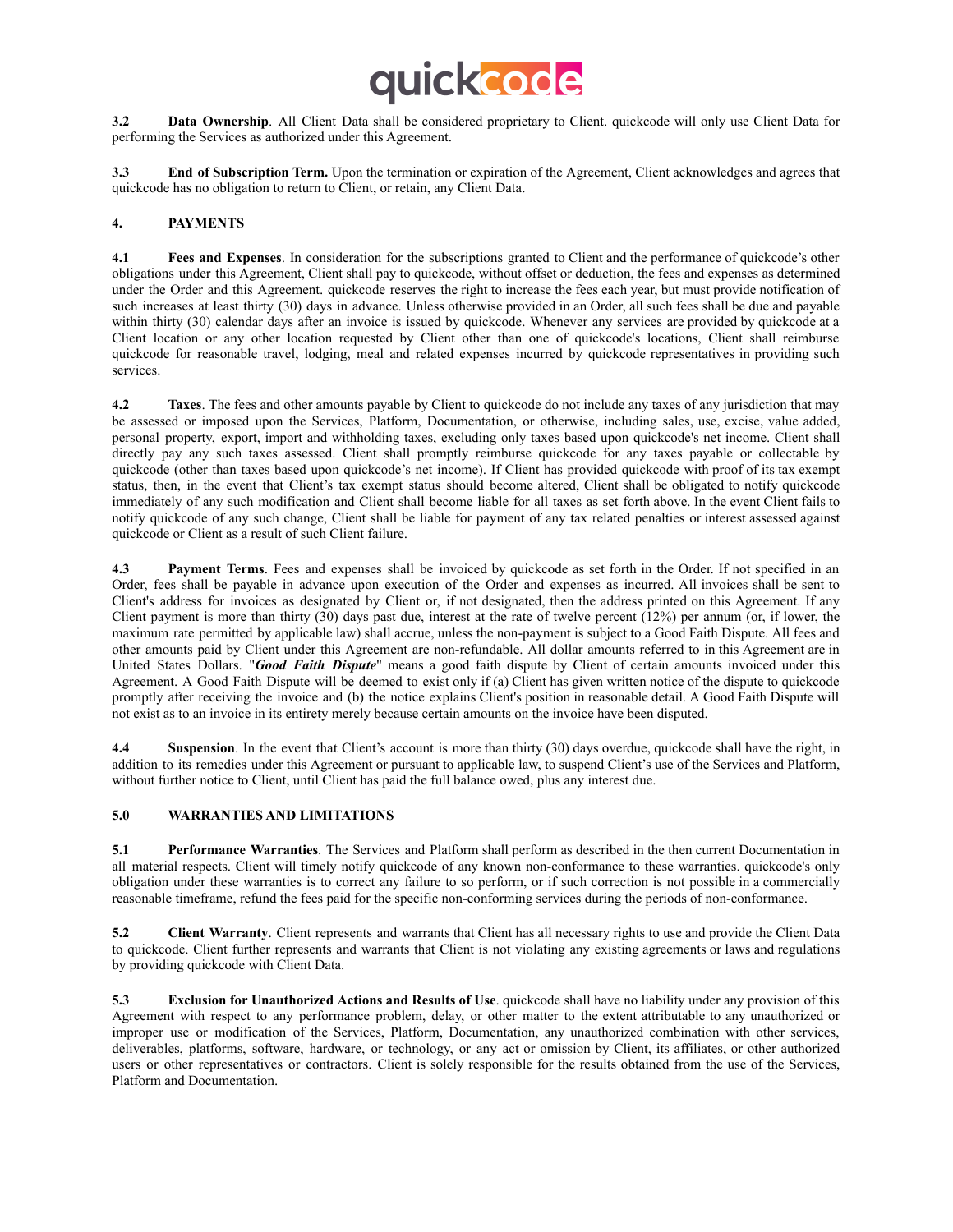

**5.4 Disclaimer.** Except as expressly stated ABOVE IN THIS SECTION , the Services and Platform are provided "as is" and quickcode makes no representations or warranties, oral or written, express or implied, arising from course of dealing, course of performance, usage of trade, or otherwise, including implied warranties of merchantability, fitness for a particular purpose, title, non-interference, or non-infringement. quickcode makes no representations or warranties, nor shall quickcode have any liability with respect to, any third party DATA, products or services.

**5.6 Damage Limitation.** IN NO EVENT WILL quickcode BE LIABLE FOR ANY INDIRECT, INCIDENTAL, SPECIAL, EXEMPLARY, OR CONSEQUENTIAL DAMAGES (INCLUDING WITHOUT LIMITATION ANY LOSS OF REVENUE, SAVINGS OR DATA) ARISING IN CONNECTION WITH THIS AGREEMENT OR THE USE OF ANY SERVICES, PLATFORM, OR DOCUMENTATION BASED ON ANY THEORY OF CONTRACT, TORT, STRICT LIABILITY, NEGLIGENCE, OR OTHERWISE, EVEN IF ADVISED OF THE POSSIBILITY OF SUCH DAMAGES. Except for a third party infringement claim under Section 10 (Indemnification), quickcode's total liability under this Agreement and all Orders shall under no circumstances exceed the fees actually paid by the Client to quickcode under the applicable Order giving rise to the claim or this Agreement if such claim does not relate to a specific Order.

**5.7 Other Limitations**. The warranties made by quickcode in this Agreement, and the obligations of quickcode under this Agreement, run only to Client and not to any third party. Under no circumstances shall any Client affiliate, Client customer, student, contractor, or user, or any other third party be considered a third party beneficiary of this Agreement. No action or claim of any type relating to this Agreement may be brought or made by Client more than one (1) year after Client first has knowledge of the basis for the action or claim. The Client and quickcode have freely and openly negotiated this Agreement, including the pricing, with the knowledge that the liability is to be limited in accordance with the provisions of this Agreement.

## **6. CONFIDENTIALITY**

All Confidential Information of a Party ("*Disclosing Party*") in the possession of the other ("*Receiving Party*"), whether or not authorized, shall be held in strict confidence, and the Receiving Party shall take all steps reasonably necessary to preserve the confidentiality of the Confidential Information. Information will not constitute the other Party's Confidential Information if it (a) is already known by the Receiving Party without obligation of confidentiality; (b) is independently developed by the Receiving Party without access to or use of the Disclosing Party's Confidential Information; (c) is publicly known without breach of this Agreement; or (d) is lawfully received from a third party without obligation of confidentiality. The Receiving Party will not use or disclose any Confidential Information except as expressly authorized by this Agreement and will protect the Disclosing Party's Confidential Information using the same degree of care that it uses with respect to its own confidential information, but in no event with safeguards less than a reasonably level of care under similar circumstances. The Receiving Party will take prompt and appropriate action to prevent unauthorized use or disclosure of the Disclosing Party's Confidential Information. Notwithstanding the foregoing, the Receiving Party will not be in violation of this Section 8 with regard to a disclosure that was in response to a valid order or requirement by a court or other governmental body or otherwise required by law, provided that the Receiving Party gives the Disclosing Party prior written notice of such disclosure in order to permit the Disclosing Party to seek an appropriate protective order. Information that is disclosed pursuant to a valid court or governmental order shall not lose its status as Confidential Information.

## **7. OWNERSHIP OF PROPRIETARY ITEMS**

**7.1 General.** All Proprietary Items provided to or accessed by Client under this Agreement are being made available on a strictly confidential and limited use basis in accordance with this Agreement and have great commercial value to quickcode. This Agreement is not an agreement of sale, and no title, patent, copyright, trademark, trade secret, intellectual property or other ownership rights to any Proprietary Items are transferred to Client under this Agreement. quickcode reserves all rights not expressly granted by this Agreement.

**7.2 Title and Ownership**. All right, title, and interest in and to the Proprietary Items (including all related patent, copyright, trademark, trade secret, intellectual property and other ownership rights) are and will remain the sole and exclusive property of quickcode. Any derivative works, modifications, or enhancements relating to the Proprietary Items (whether created alone by either Party or jointly by or on behalf of both Parties or their representatives) will be solely and exclusively owned by quickcode. Client hereby assigns to quickcode any rights, title and interest, including all intellectual property rights in any feedback, suggestions, ideas, derivative works, modifications, enhancements, or improvements related to the Proprietary Items that Client or any of its authorized users or representatives provide, propose, create, conceive, author or develop relating to this Agreement or their use of the Services or Platform. Client will execute and deliver (or cause its representatives to execute and deliver) any additional documents deemed reasonably necessary or appropriate to perfect, maintain, protect, or enforce quickcode's rights described above and the intent of this Section.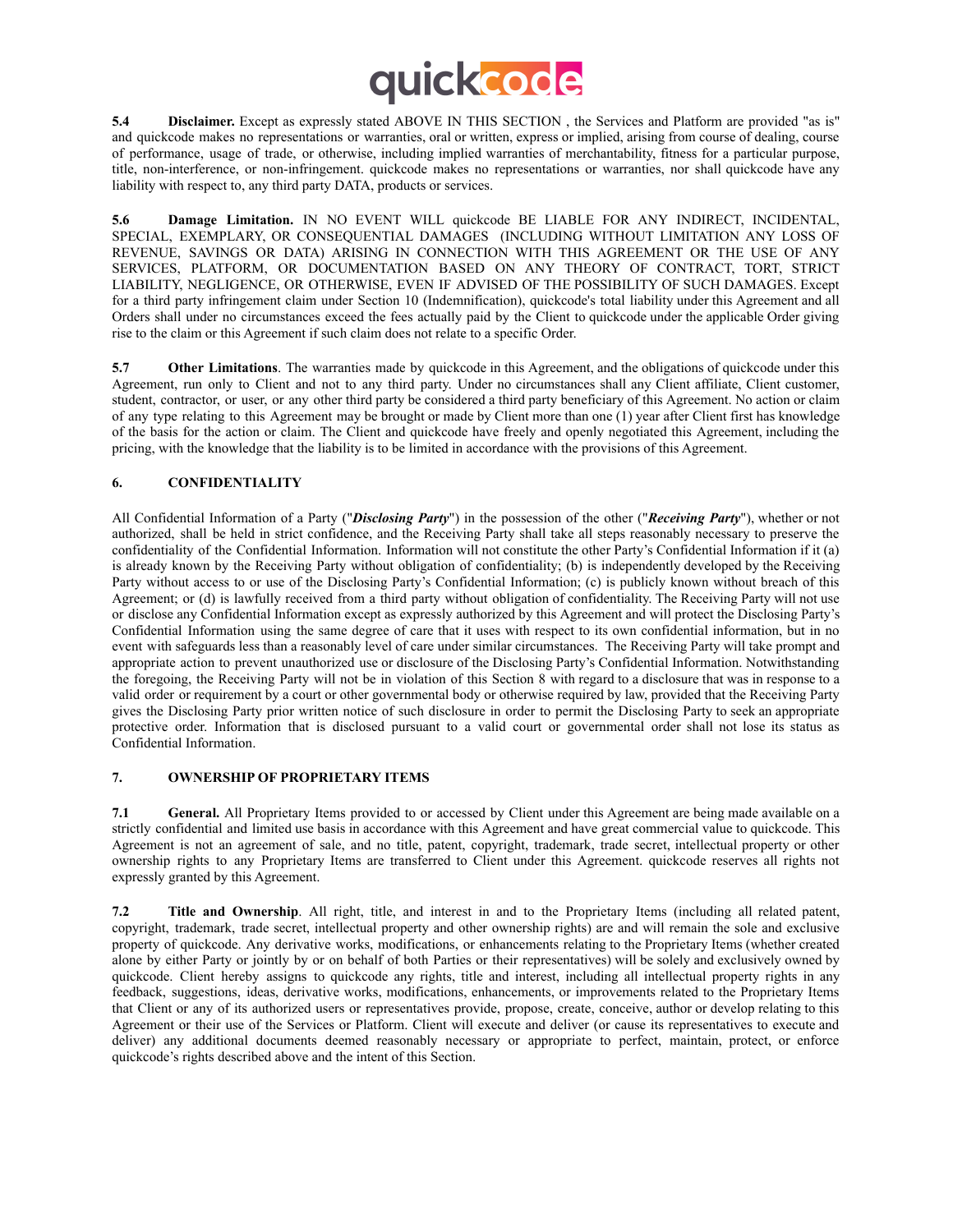

### **8. INDEMNIFICATION**

quickcode shall defend, indemnify, and hold Client harmless against all third party intellectual property infringement suits brought against Client, and will pay any settlement approved by quickcode, or any damages finally awarded in such suit, insofar as such suit directly arises out of Client's use of the Platform or Services, only as expressly authorized under this Agreement, provided that Client gives quickcode (a) prompt written notice of such claim; (b) sole authority to control and direct the defense and/or settlement of such claim; and (c) such information and assistance as quickcode may reasonably request, at quickcode's expense, in connection with such defense and/or settlement. Notwithstanding the foregoing, quickcode shall have no obligation or liability to the extent that the alleged infringement or misappropriation arises from (1) the combination, operation, or use of the Proprietary Items with products, services, deliverables, materials, technologies, business methods or processes not furnished by quickcode; (2) modifications which were not made by quickcode; (3) Client's breach of this Agreement or use of the Proprietary Items other than in accordance with this Agreement (collectively, "*IP Exclusions*"). Upon the occurrence of any claim for which indemnification is or may be due under this Section, or in the event that quickcode believes that such a claim is likely, quickcode may, at its option (i) modify the Proprietary Item so that it becomes non-infringing, or substitute functionally similar services, platforms, deliverables, or documentation; (ii) obtain a license to the applicable third-party intellectual property; or (iii) terminate this Agreement (or the applicable Orders) on written notice to Client and refund to Client any pre-paid fees for Services not provided. The obligations set forth in this Section shall constitute quickcode's entire liability and Client's sole remedy for any infringement or misappropriation.

#### **9. TERMINATION**

**9.1** Either Party may terminate this Agreement immediately on giving notice in writing to the other Party if the other Party:

(a) commits a material breach (including any non-payment of fees due other than fees subject to a Good Faith Dispute) and, in the case of a material breach capable of being cured, failed to cure that breach within sixty (60) days after the receipt of a request in writing to cure such breach; or

(b) files for bankruptcy;

(c) becomes or is declared insolvent, or is the subject of any proceedings related to its liquidation, insolvency or the appointment of a receiver or similar officer for it;

(d) makes an assignment for the benefit of all or substantially all of its creditors; or

(e) enters into an agreement for the cancellation, extension, or readjustment of substantially all of its obligations; provided, however, if the non-terminating party provides adequate assurances regarding its ability to continue performing the other Party may not terminate.

**9.2** quickcode may terminate this Agreement if Client fails to remit payment and does not cure such payment discrepancy within thirty (30) days of the provision of notice.

9.3 Upon any termination or expiration of this Agreement, whether under this Section 10 or otherwise, quickcode shall perform its data transfer obligations under Section 4.4 of the Agreement and Client shall: (a) discontinue all access and use of all Proprietary Items, (b) promptly return to quickcode all copies of the Documentation and any other Proprietary Items then in Client's possession or control, and (c) give written notice to quickcode certifying that all copies of the Proprietary Information have been permanently deleted. Client shall remain liable for all payments due to quickcode with respect to the period ending on the date of termination. For any termination other than a termination for good cause by Client in accordance with Section 10.1, the balance of all remaining subscription fees relating to the then current Subscription Term will be due and payable. The provisions of Sections 4.4, 5, 6.1 - 6.4, 7, 8, 9, 10, and 11 shall survive any termination or expiration of this Agreement.

#### **10. OTHER PROVISIONS**

**10.1 Compliance with Laws.** Each Party shall keep informed of and comply with all applicable federal, state and local laws and regulations in connection with their business, operations, and obligations under this Agreement.

**10.2 Notice**. All notices, consents and other communications under or regarding this Agreement shall be in writing and shall be deemed to have been received on the earlier of the date of actual receipt or the first business day after being sent by a reputable overnight delivery service. Either Party may change its address for notices by giving written notice of the new address to the other Party.